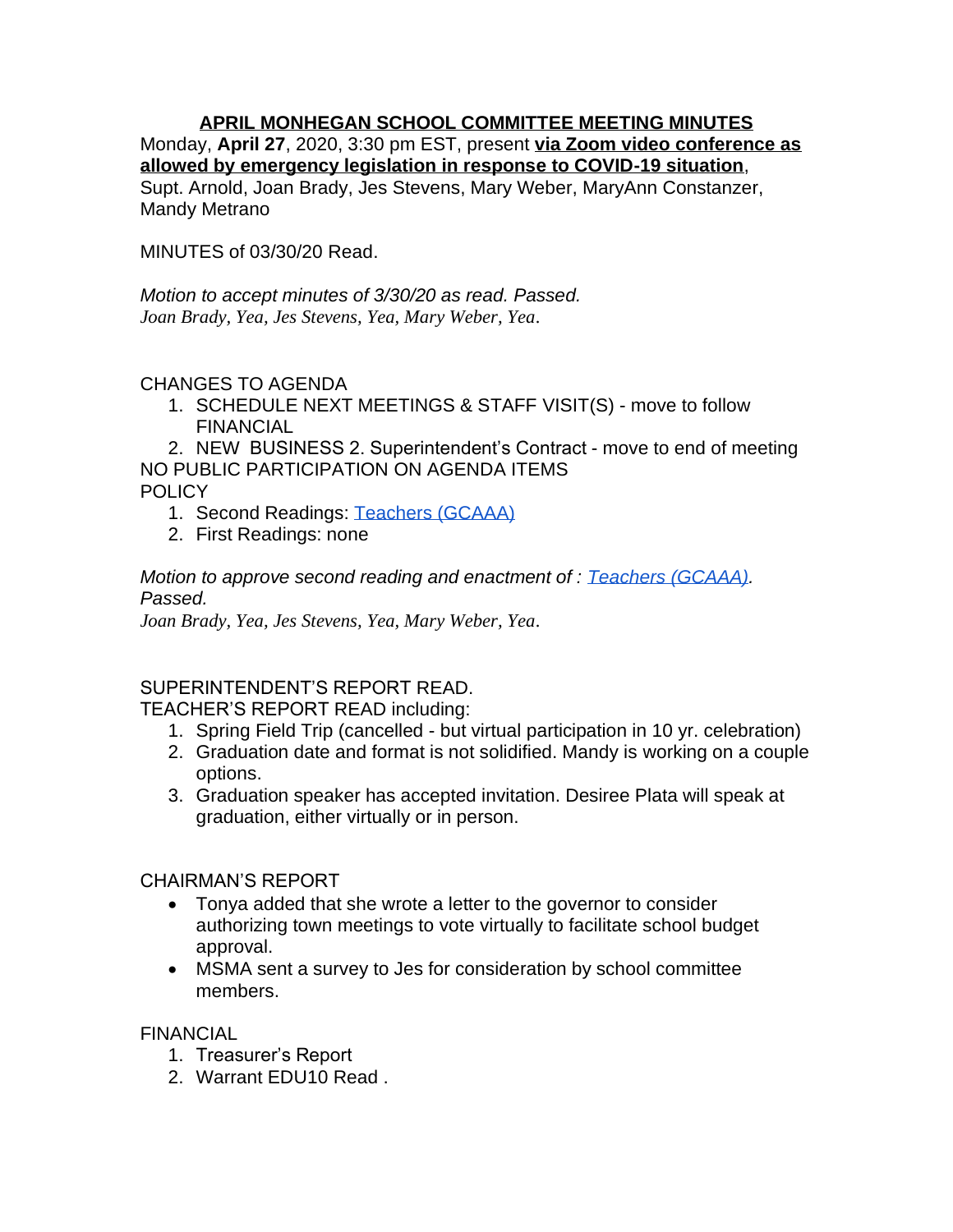*Motion to approve Warrant EDU10 in the amount of* **\$9,594.12***. Passed. Joan Brady, Yea, Jes Stevens, Yea, Mary Weber, Yea.*

- 3. Audit Update-
	- 1. Called ten days ago and left message. The auditor's office voice mail said that they would be on vacation until April28.
	- 2. Pursued assistance in uploading files to DOE reporting.
- 4. REAP Funding Update. REAP 17 Grant deadline for liquidation was extended from December 30, 2020 to December 30, 2021.
- 5. Reviewed all Insurance Coverage
- BUILDING & GROUNDS
	- 1. Schoolhouse
		- a) Lawn Mowing- Travis Dow offered to continue mowing school lawn at same rate.
		- b) Any New Needs? School septic system will need pumped at some point, but due to current situation, will be addressed later.
- 2) Teacher House Property
	- a. Lawn Mowing- Travis Dow will continue mowing lawn at same

rate.

- b. Schedule Planning & Budget Meeting: May 7, 2020, 9:00am May 8, 2020, 10:00am
- c. Any New Needs? Porch entry door needs repaired/replaced.

## SCHEDULE NEXT MEETING

1. Next Regular Meeting: Mon., May 26, 2020, 12:30 pm via video conferencing

# NO OLD BUSINESS

NEW BUSINESS

1. Teacher Search Process – Nomination

*Motion to appoint Kaitlyn O'Donnell as first year probationary teacher for the Monhegan School for the 2020-2021 school year. Passed. Joan Brady, Yea, Jes Stevens, Yea, Mary Weber, Yea.*

a. Tonya will send an update to the search committee.

b. Kaitlyn is working on Maine Certification transfer from CO. Will have courses completed by next month and when job starts should have a conditional certificate in Maine to teach at the Monhegan School.

- 2. Superintendent's Contract
- 3. 2020-2021 School Calendar Finalized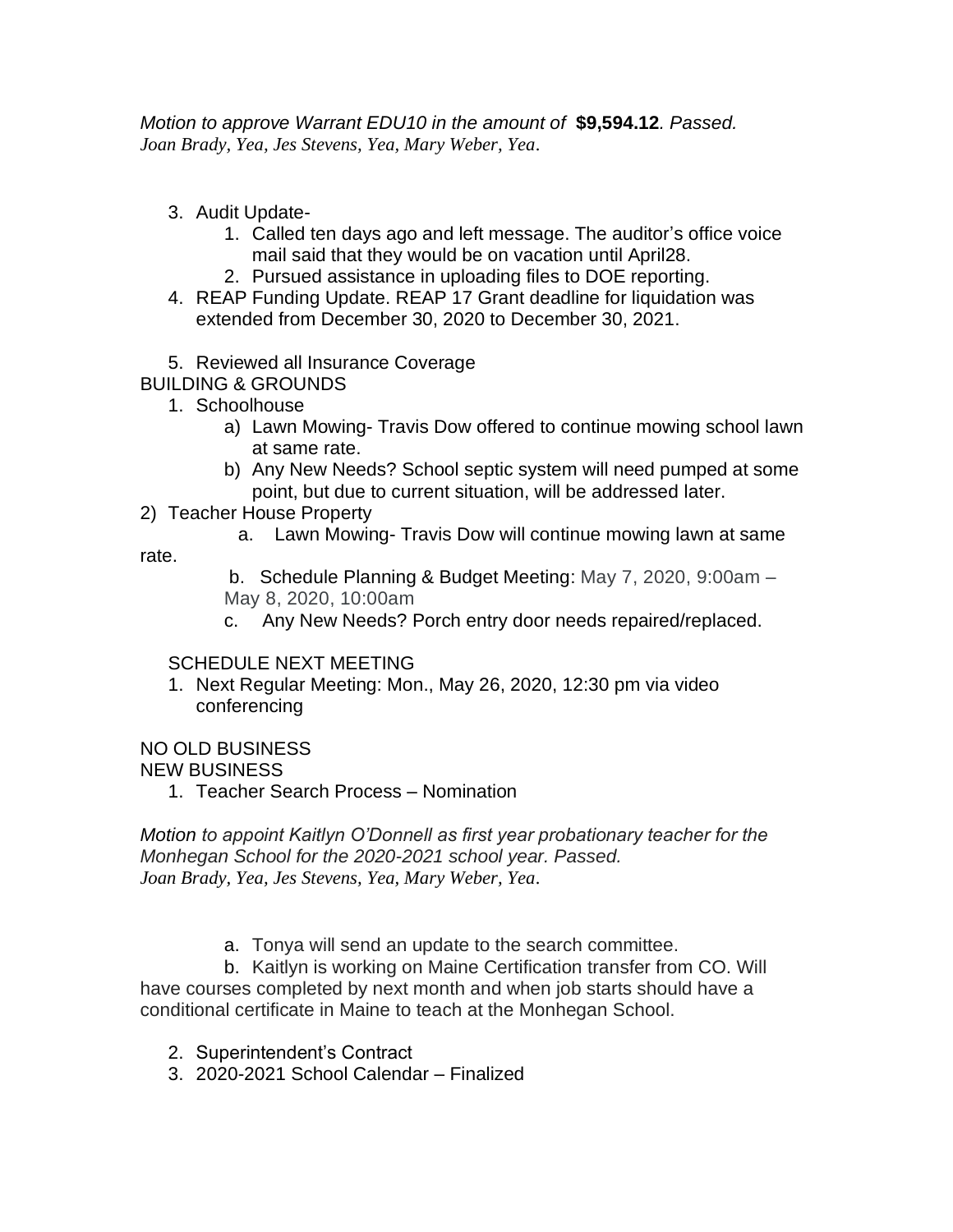*Motion to approve 2020-21 School Calendar as read. Passed. Joan Brady, Yea, Jes Stevens, Yea, Mary Weber, Yea.*

Revision of Approved 2020-2021 Proposed Budget in response to Board of Assessors.

*Motion to remove \$10,000 from the proposed 2020-21 School Budget such that the total proposed budget will be \$ 204,646.00. Passed. Joan Brady, Yea, Jes Stevens, Yea, Mary Weber, Yea.*

*Motion to revise the tax appropriation from \$184,646.00 down to \$174,646.00. Passed. Joan Brady, Yea, Jes Stevens, Yea, Mary Weber, Yea.*

Mary will update the sheet and revise articles in time for Town Report and annual Town meeting.

*6:03 pm Motion to go into executive session to discuss compensation of officials/appointees/employees, pursuant to 1MRSA subsection 405(6)(A)*

*6:50 pm Motion to leave executive session. Passed. Joan Brady, Yea, Jes Stevens, Yea, Mary Weber, Yea.*

4. Superintendent's Contract- Two parts.

Regarding the future Superintendent contract to elect Tonya Arnold July 1- June 30, 2020.

*Motion to revise acceptance deadline from May 30, 2020 to June 30 due to the anticipated delay of the Annual Town Meeting. Motion passed. Joan Brady, Yea, Jes Stevens, Yea, Mary Weber, Yea.*

The School Committee recognizes that the Supt. has put in more than double the amount of time budget for the spring, 2020 teacher search.

*Motion to compensate Supt. Arnold \$600 in acknowledgement of additional hours required to manage teacher search due to extenuating circumstances caused by the COVID-19 pandemic. Passed. Joan Brady, Yea, Jes Stevens, Yea, Mary Weber, Yea.*